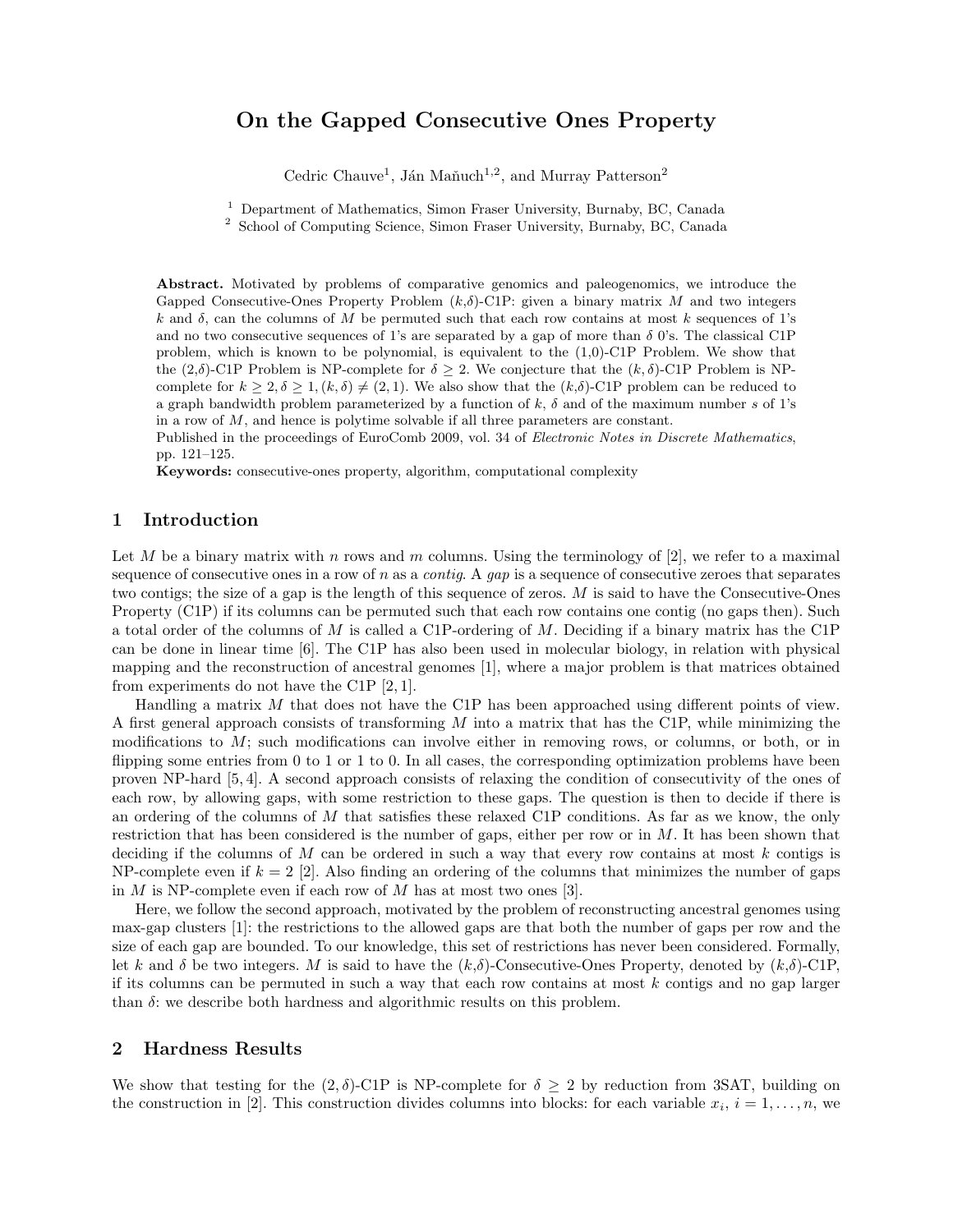have block  $b_i$  with two columns, and for each clause  $C_j$ ,  $j = 1, \ldots, m$ , we have block  $B_j$  with 5 columns. Furthermore, it requires that we can force the columns into order described in Lemma 1 below. Once this order is satisfied, the remaining part of the construction, modeling each clause, remains the same as in [2], and hence, we will not repeat it here.

It is enough to show the following lemma.

**Lemma 1.** There is a matrix M with columns  $\bigcup_{i=1}^{n} b_i \bigcup \bigcup_{i=1}^{m} B_i$  for which in any  $(2, \delta)$ -C1P ordering, the columns in each block are adjacent and the blocks are ordered  $b_1, \ldots, b_n, B_1, \ldots, B_n$  (or the reverse order), where  $n \geq 6$ .

*Proof.* Let  $b_i = \{b_i^1, b_i^2\}$  and  $B_j = \{B_j^1, \ldots, B_j^5\}$ , for every  $i = 1, \ldots, n$  and  $j = 1, \ldots, m$ . Let  $[c_1, \ldots, c_\ell]$ denotes a row of M with ones in columns  $c_1, \ldots, c_\ell$  and zeros in all other columns. If we include a block in this list, we mean all columns in this block. First, let us fix the variable blocks  $b_1, \ldots, b_n$ . For every  $i = 1, \ldots, n$ and  $j = 1, 2$ , add the row  $r_i^j = [b_{i-1}, b_i^j, b_{i+1}]$  to M, where  $b_0 = b_{n+1} = \emptyset$ . Consider  $i = 3, ..., n-2$  and assume to the contrary that columns  $b_i^1$  and  $b_i^2$  are not adjacent in some  $(2, \delta)$ -C1P ordering O. Wlog,  $b_i^1$ appears before  $b_i^2$ . Let  $N = b_{i-2} \cup b_{i-1} \cup b_{i+1} \cup b_{i+2}$ .

First, assume that there is a column  $t \notin N$  between  $b_i^1$  and  $b_i^2$ . Divide the remaining columns into 4 groups  $P_1, \ldots, P_4$  such that  $O = P_1, b_i^1, P_2, t, P_3, b_i^2, P_4$ , i.e., for instance,  $P_1$  is the group of columns appearing before  $b_i^1$ . Consider rows  $r_{i-1}^1, r_{i-1}^2, r_{i+1}^2, r_{i+1}^2$ . In each of them  $b_i$ -columns are 1, t is 0, and exactly one of columns in  $b_{i-1} \cup b_{i+1}$  is 1. Hence, if two of the columns in  $b_{i-1} \cup b_{i+1}$  appear in the same group, we will have at least two gaps in one of the four rows. On the other hand, if each these columns appears in a different group, then we have two gaps in the two  $r_i^1$ . Hence, all the columns between  $b_i^1$  and  $b_i^2$  are from the set N.

Second, assume that column  $b_{i-1}^1$  is between  $b_i^1$  and  $b_i^2$ . Consider again 4 groups defined by these 3 elements:  $O = P_1, b_i^1, P_2, b_{i-1}^1, P_3, b_i^2, P_4$ . By a similar argument as above, the columns in  $A = \{b_{i-1}^2, b_{i+1}^1, b_{i+1}^2\}$ have to appear in different groups. Furthermore, columns in A cannot appear simultaneously in  $P_2$  and  $P_3$ , or otherwise the row  $r_{i-1}^1$  contains at least two gaps. Hence, there is one column  $t_1 \in A$  in  $P_1$  and one column  $t_2 \in A$  in  $P_4$ . Now, consider the columns in  $b_{i-2}$ . The rows  $r_i^1$  and  $r_i^2$  contain at least one gap between a and b and placing any column in  $b_{i-2}$  between  $t_1$  and  $t_2$  would create another gap between  $t_1$  and  $t_2$ . Hence, each column on  $b_{i-2}$  appears either before  $t_1$  or after  $t_2$ . Consider again the row  $r_{i-1}^1$ , no matter whether a column in  $b_{i-2}$  is before  $t_1$  or after  $t_2$ , it contains at least two gaps. Hence,  $b_{i-1}^1$  is not between  $b_i^1$  and  $b_i^2$ , and by symmetry, neither  $b_{i-1}^2$ ,  $b_{i+1}^1$ ,  $b_{i+1}^2$  are. Using similar arguments, one can show that neither remaining elements of N can be between columns in  $b_i$ , i.e., the columns are adjacent for  $i = 3, \ldots, n - 2$ .

It is easy to see that the blocks  $b_3, \ldots, b_{n-2}$  appear in O in the correct order, and since they are at least two,  $b_1, b_2$  must precede them and  $b_{n-1}, b_n$  must follow. Finally, for each  $j = 1, \ldots, m$ , to force block  $B_j$  to its right position, we add the row  $[b_{n-2}, b_{n-1}^1, b_n, B_1, \ldots, B_j]$  to M.

**Theorem 1.** Testing for the  $(2, \delta)$ -C1P is NP-complete for every  $\delta \geq 2$ .

#### 3 Algorithmic Results

A graph  $G = (V, E)$  is said to have bandwidth at most b if there exists a total order on its vertices  $V =$  $\{v_1,\ldots,v_n\}$  such that every edge  $\{v_i,v_j\}$  satisfies  $|i-j|\leq b$ . Let M be an  $n\times m$  binary matrix and  $G_M = (V_M, E_M)$  be the weighted graph defined as follows:  $V_M = \{1, \ldots, m\}$  (each vertex of  $G_M$  represents a column of M), and there is an edge  $\{i, j\}$  in  $E_M$  iff there is a row of M with entries 1 in columns i and j, and edge  $e = \{i, j\}$  is weighted by the maximum of the size (number of entries 1) among all rows of M that have entries 1 in both columns i and j. The following property then follows immediately from this definition: If every row of M has at most s entries 1 and M has the  $(k,\delta)$ -C1P, then  $G_M$  has bandwidth at most  $s + (k-1)\delta - 1$ .

In  $[7]$ , Saxe describes an algorithm that decides if a graph has bandwidth at most b with complexity  $O(n^{b+1})$ , in time and space. We sketch now how it can be modified to test for the  $(k, \delta)$ -C1P. This algorithm uses the property that, given a prefix of a total order on the vertices of a graph, if one wants to test that its bandwidth is at most b, only the b last elements of the prefix are useful; the active region of this prefix is then composed of its last b vertices, and it defines unambiguously the content of its prefix. The principle of the algorithm is to consider, in a breadth-first search, only the active regions, each of them defining an